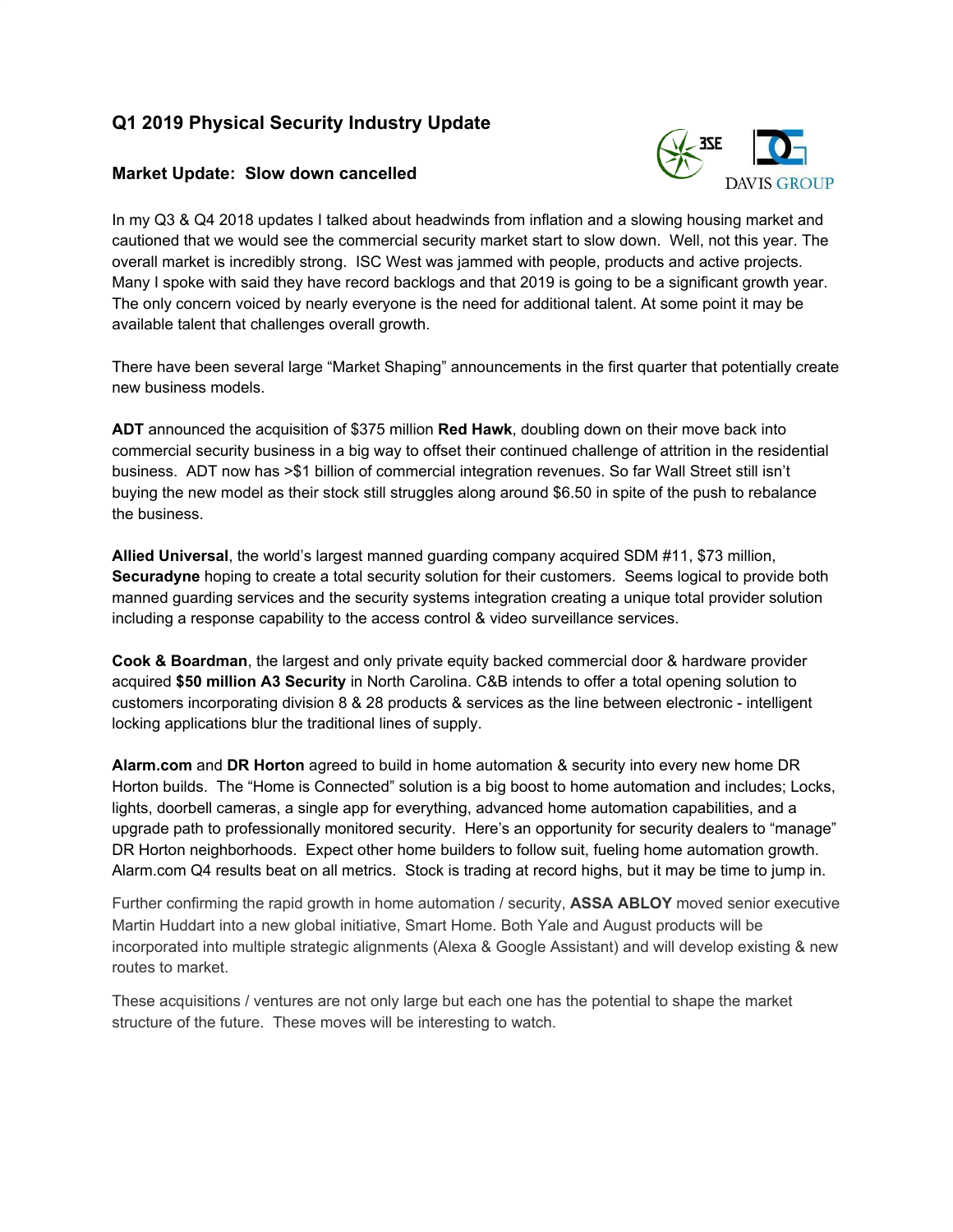## **Q1 2019 Highlights from the Manufacturers**

**Allegion**: Solid growth.

- Revenue of \$655 million, +6.8% v PY. +5.8% organic including 2.1% price realization.
- Adjusted Operating Margin was flat at 17%. EPS was up 10%.
- Americas sales were \$475 million, +8.2%, 7.6% organic v PY. Low double digit growth in Non-Residential, Residential sales were flat. Electromechanical products +10%.
- Americas Operating Income was \$132 million, OM was flat at 25.9%.
- $\bullet$  EMEIA revenue was \$142 million, -4.9%, +1.7% organic. OM increased from 6.0% to 8.2%.
- Asia revenue was up 55%, -2% organically +63% acq. Loss decreased from -4.2% to -1.9%.
- No change in 2019 forecast. EPS growth projection +6 9%.

**ASSA ABLOY**: Third quarter in a row with> 15% Growth - Distances itself from competition

- Total Sales were 21.5 MESK (\$2.5billion) up 16% vPY. 5% organic, 3% acquisitive, 8% currency. EBIT was up 15%, EPS + 13%. Operating cash flow doubled.
- Very strong growth in the Americas. Strong growth in Global Tech & APAC. Electromechanical products up 30%.
- Americas strong growth in US residential & electromechanical products. **Revenue was up 22%.** 10% organic, 11% currency, 1% acquisitive. Operating margin was 19.9% helped by volume, impacted by raw materials and mix.
- Global Technology (HID & Ving) group, **was up 35%**. 9% organic, 11% currency, 15% acq. Operating margin declined from 18.8% to 17.9%. Strong growth in citizen I.D., Secure Issuance & access control.
- Entrance Systems, reported 3% organic growth. Sited growth in residential doors.
- Completed 3 acquisitions in Q1, KEYper Systems, Secure Edge Technologies, & Spence Door.

**dormakaba**: 6 month results released March 6th 2019

- Revenues were CHF 1,396.5 million, \$1,368 million US. +2.1% organic, -1.4% divestment, -1.0% currency.
- Americas revenues were \$400 million, -1.8% organically. Ebitda improved from 19.7% to 21.1%.
- Key Systems and Wall Solutions were up 3.8% organically.
- Divested US Door Hardware Services after the business failed to achieve expected profit performance.

**Stanley**: Security continues to lag the rest of their business

- Net sales were \$3.3billion; up 4% vPY, +5% organic.
- Tools & Storage +7%, Industrial was up 10% and Security declined 1% for the 3rd Qtr in a row.
- Security reported sales of \$486 million, -1% v PY. Americas were up 2%.
- Americas profitability improved from 9.6% to 10.3%.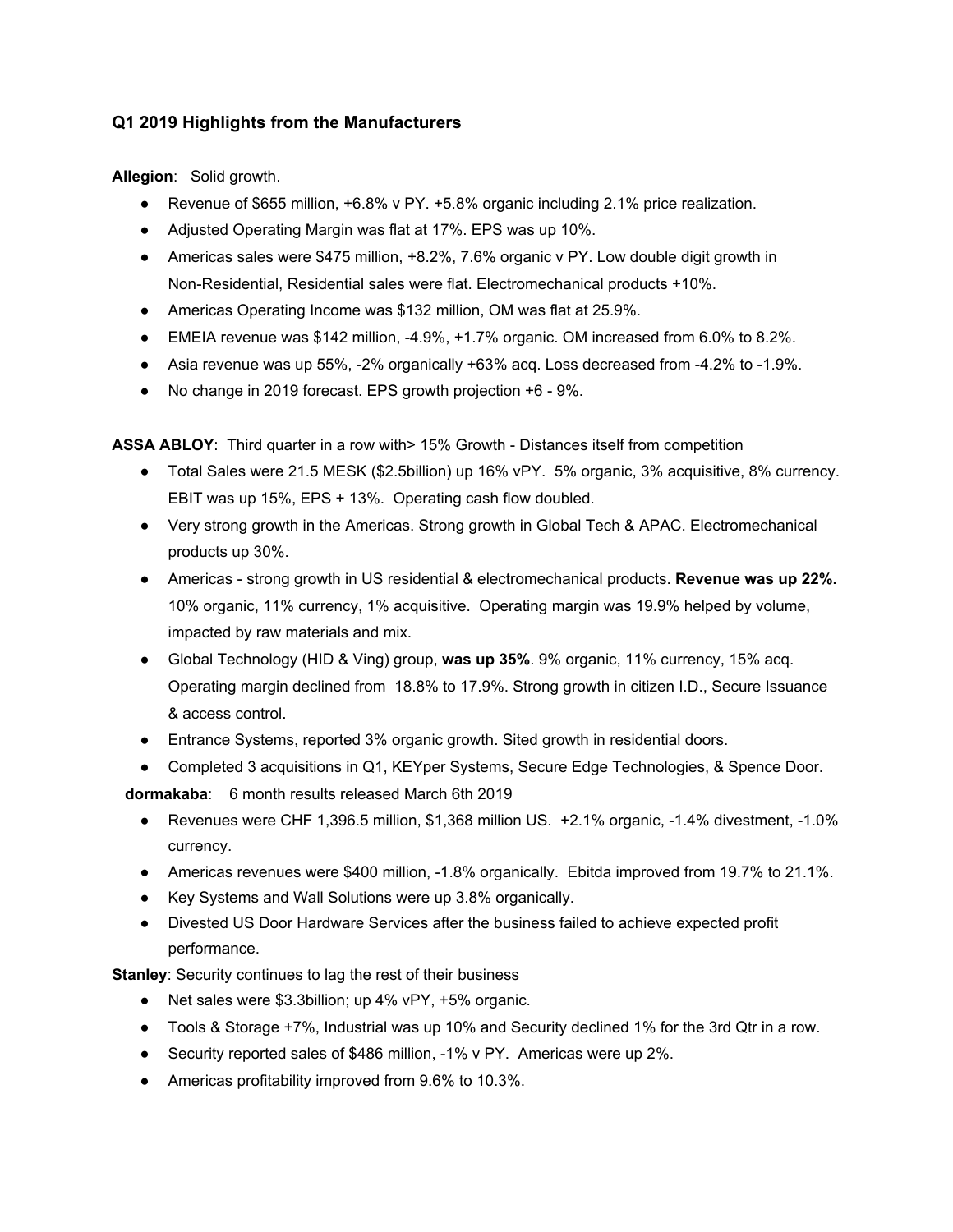#### **M&A Activity - in addition to the game changers on page 1….**

Joe Grillo's **ACRE** group acquired software OEM **RS2** after picking up Open Options last quarter**.** Now with Vanderbilt, Open Options and RS2 it will be interesting to see what Joe has up his sleeve.

**FE Moran** Security Solutions, no. 34 of the SDM 100 acquired **MidCo Inc** with offices in Burr Ridge and Bloomington, Ill**,** adding commercial security, network solutions, communications & life safety solutions to FE Moran. *Davis Group's Steve Rubin represented MidCo in this transaction.* .

**Convergint** announced the acquisition of Pineville, North Carolina-based **Security Solutions & Management** (SS&M). SS&M's focuses on the government sector.

**CIA Security was acquired** by **Doyle Security System**s. The acquisition has been reported to be the largest merger in the 100-year history of Doyle Security, and will result in 7,500 new customers for the company. *Davis Group represented CIA in the transaction.*

In one of the best examples of an acquisition destroying corporate value**, Schneider Electric** has entered exclusive negotiations with Transom Capital Group, a U.S.-based private equity firm, to sell **Pelco**.

**Kendell Door & Hardware** completes the acquisition of **Washington Architectural Hardware**. Congratulations to Don Anderson, Washington Architectural Hardware (WAH) and John Katter, Kendell Door & Hardware for completing this acquisition and teaming up to create a significant business presence in the physical security industry.

*3SE LLC is proud to have represented WAH in this transaction.*

**Connect America**,an independent provider of personal emergency response systems (PERS), has acquired **Tunstall Americas**[,](http://americas.tunstall.com/) a provider of connected health services. The integration of Tunstall Americas with Connect America brings together over 1,000 employees, more than 300,000 shared subscribers and more than 1,000 healthcare network partners.